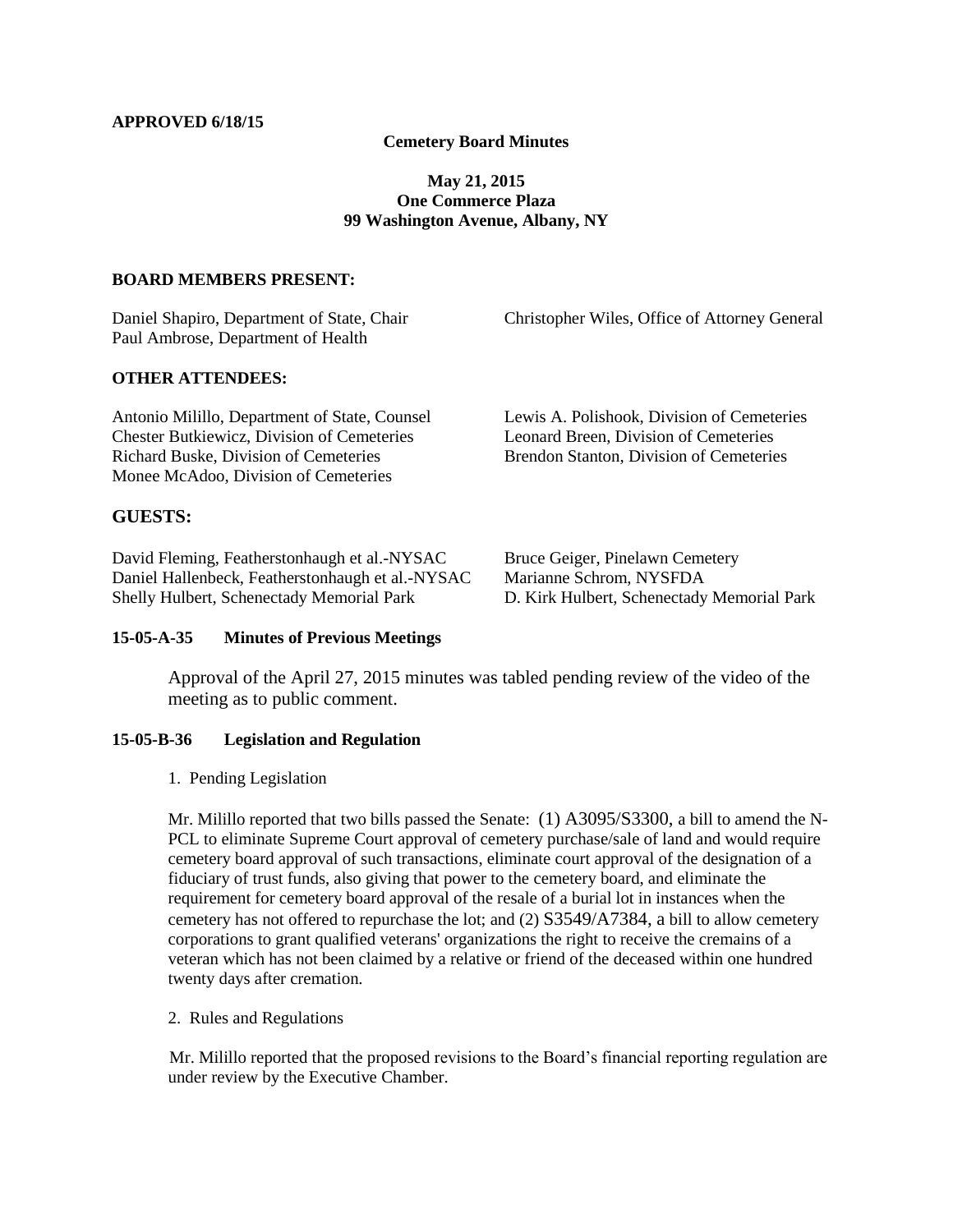# **15-05-C-37 Division's Report**

The Director indicated that representatives of interested parties and the Department of State will meet during the first week of June 2015 to discuss implementation of guidelines concerning use of the net appreciation of the PM Fund for maintenance and preservation of cemeteries. The Director also introduced Brendon Stanton as the new investigator working from the Binghamton office, and that Rosemary Ballaro, accountant in the Buffalo office will be retiring. Finally, the Director noted that the Division had received inquiries from at least one owner of a grandfathered (funeral director-operated) standalone crematory as to succession of operation of the crematory.

# **15-05-D-38 Vandalism Report**

Mr. Butkiewicz gave the Vandalism Report.

The Board approved an application for restoration of dangerous monument for the Elbridge Rural Cemetery (34-055) in Onondaga County in the amount of \$30,776.23.

# **15-05-E-39 Gouverneur Cemetery (St. Lawrence - 45-024) – Land Sale**

The NYS Department of Transportation has proposed to acquire 721 square feet of land at the entrance to the cemetery and modify one of the entrances to the cemetery as part of road work on an adjacent public highway. The Division concluded that the reworking of the entrance will benefit cemetery and not interfere with any existing graves. The DOT proposes to pay \$1,100 compensation to the cemetery.

Motion made, seconded and unanimously carried to approve the acquisition of the 721 square feet by the DOT.

# **15-05-F-40 Park View Cemetery (Schenectady - 47-009) – Major Renovation**

Park View Cemetery proposes to add a third retort to its crematory, for a total cost of \$162,445 from general fund. Motion made, seconded and unanimously carried approving this project.

# **15-05-G-41 Poughkeepsie Rural Cemetery (Dutchess - 14-022) – Columbarium**

Installation of a columbarium. Total project to cost \$427,500 funded by current maintenance fund of the cemetery. The proposed columbarium is an elaborate gazebo situated in the current lawn crypt section of the cemetery. The cemetery projects cumulative revenue from sales of \$1,063,200. Motion made, seconded, and unanimously carried approving this columbarium and major renovation.

# **Public Comment:**

David Fleming thanks all for participating in NYSAC. He has requested to set meeting dates in advance for the public on our website.